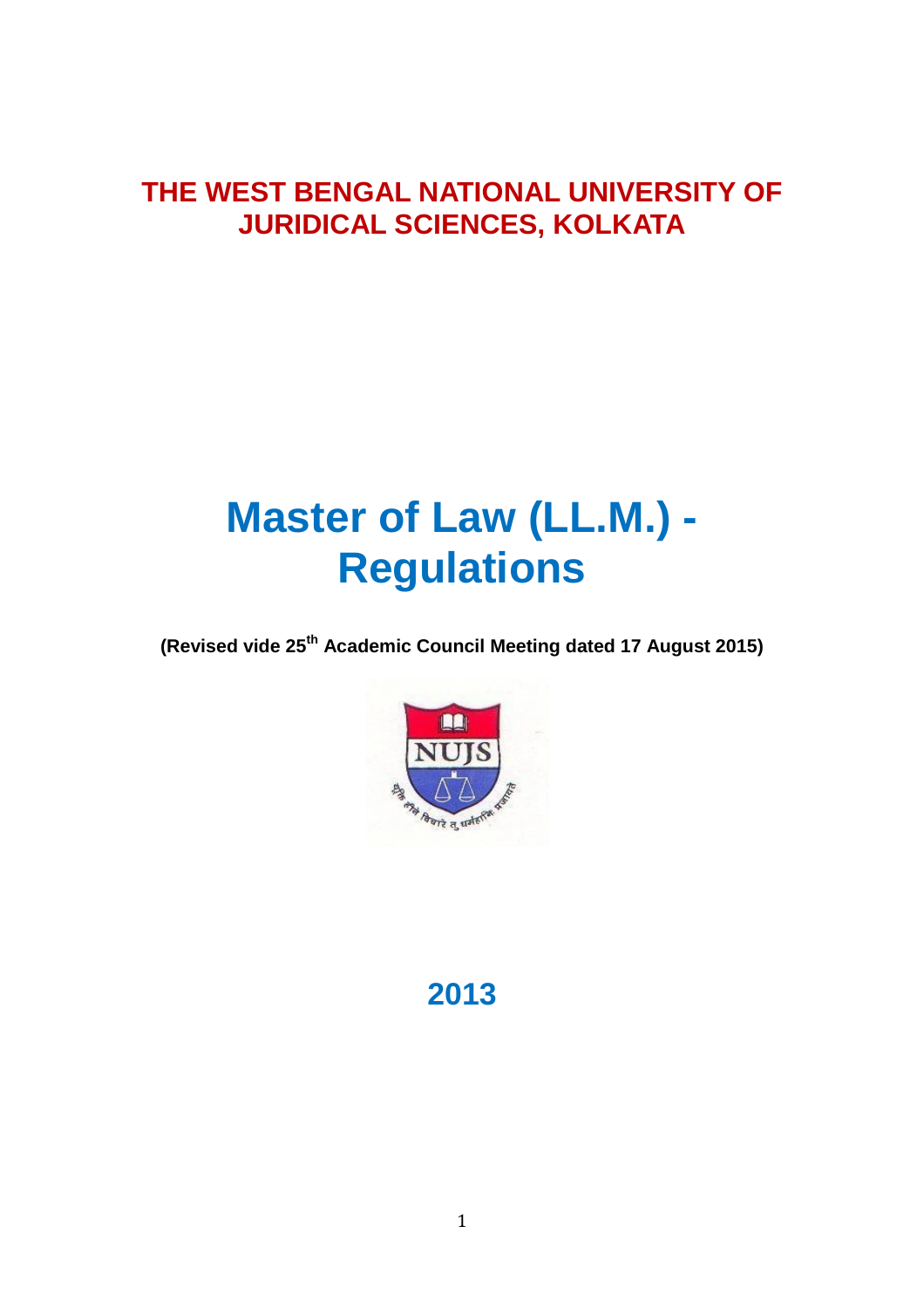#### **1. Degrees Offered**

University offers full-time LL.M. Degree with specialization in

- (a) Corporate and Commercial Law; and
- (b) International and Comparative Law.

#### **2. Administration of LL.M.**

- 2.1 There shall be constituted a Centre of Post-Graduate Legal Studies (CPGLS) and a Post Graduate Curriculum Committee (PGCC)
- 2.2 The Vice-Chancellor in coordination with CPGLS and PGCC is responsible for the general supervision of LL.M. Degree at the University. The CPGLS and PGCC shall perform the functions in accordance with this Regulation.
- 2.3 The CPGLS would consist of minimum 10 faculty members and such other staff as may be required for the administration of LL.M. A minimum of 8 faculty members of CPGLS would be at the level of Professor/Associate Professor. The members of the CPGLS are nominated by the Vice-Chancellor.
- 2.4 The CPGLS is responsible for:
	- (a) recommending admission (as per Regulation 3), reviewing the students' progress and arranging for the supervision and examination of the student.
	- (b) reviewing and monitoring the conduct of the LL.M. examination and dissertation.
	- (c) ensuring compliance with the LL.M. Regulations.
	- (d) disclosing the information required under the UGC Guidelines for introduction of One Year LL.M. Degree Programme, 2012.
- 2.5 The PGCC shall consist of such number of Professors and Associate Professors forming part of CPGLS as may be required. The members of the PGCC are nominated by the Vice-Chancellor.
- 2.6 The PGCC is responsible for formulating, reviewing and revising the LL.M. curriculum on a regular basis.

#### **3. Admission**

- 3.1 The requirements for admission to LL.M. program are as follows:
	- a) The candidate must have completed a bachelor's degree in Law (LL.B.) with a percentage of at least 55 or an equivalent cumulative grade point average from any Indian University recognised by UGC or any equivalent degree offered by a foreign University;
	- Explanation: In case of degree by foreign University, the factor of equivalence would be decided by the CPGLS.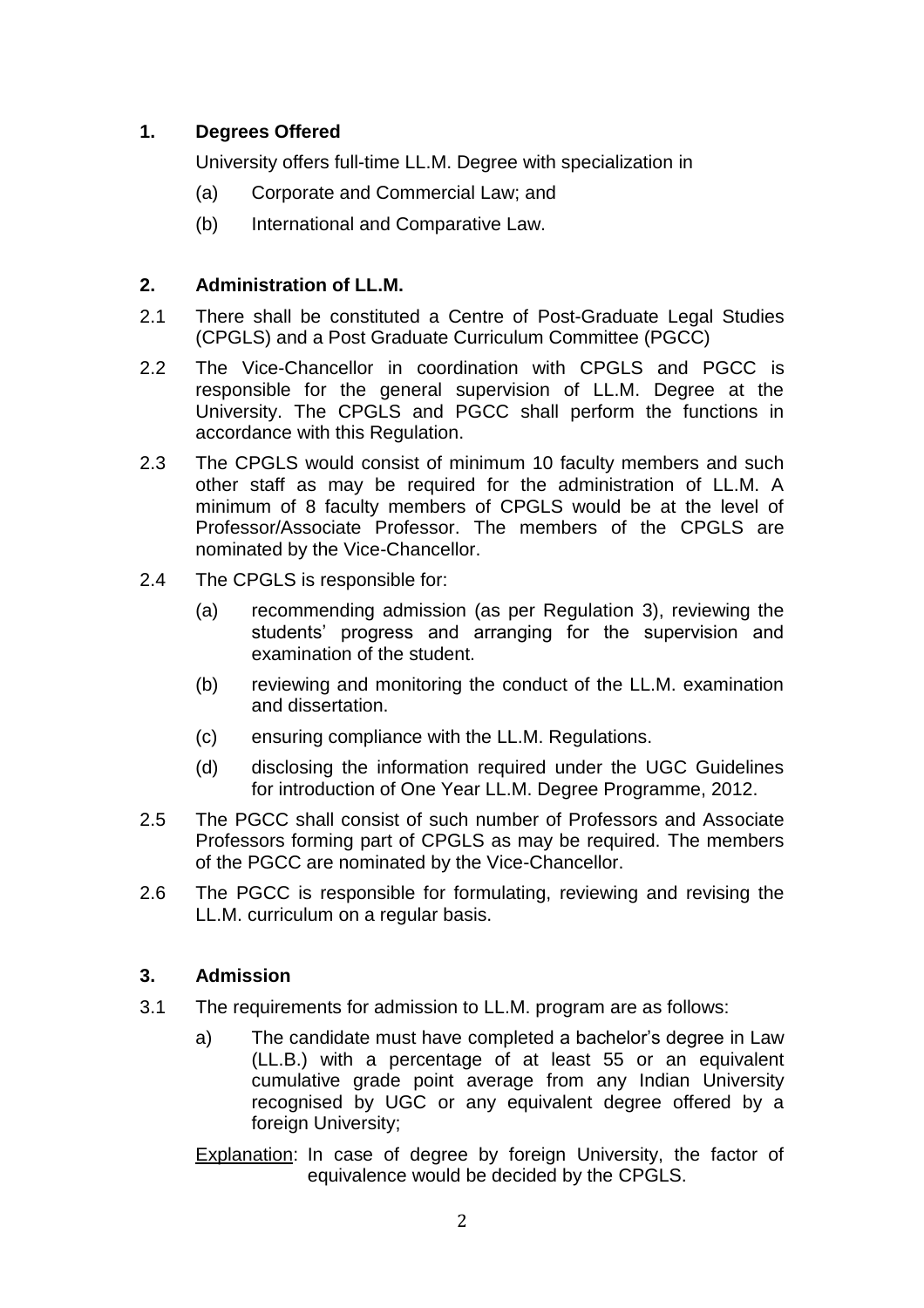b) The candidate must have been allotted with a seat through the All India Admission Test for LL.M. organized by NUJS coupled with the requisite merit in the form of work experience, publications and statement of purposes.

Explanation: The Admission test shall be conducted for 70 marks. The work experience, publications and statement of purposes shall be evaluated out of 30 marks.

3.2 Provisional admission may be offered, subject to the approval of CPGLS, for an applicant, whose result is due, to undertake the program provided the result / provisional degree certificate is submitted before the beginning of the first semester examination.

In case, the provisionally admitted candidate fails to submit the result / provisional degree certificate before the beginning of the first semester examination, the provisional admission of the candidate shall stand cancelled.

#### **4. Duration of the Course**

- 4.1 University offers a full-time one-year LL.M. program spread over two semesters.
- 4.2 Students are allowed a maximum of two years from the date of admission to complete the requirements of the degree.

#### **5. The Course Details**

- 5.1 Students in each stream of specialization are required to pass nine papers and a dissertation.
- 5.2 Out of the nine papers, students are required to pass the following three compulsory papers of three credits each.
	- (i) Research Methods and Legal Writing
	- (ii) Comparative Public Law/Systems of Governance
	- (iii) Law and Justice in a Globalizing World
- 5.3 Students specializing in 'Corporate and Commercial Law' shall pass the following four papers of two credits each.
	- (i) Company Law
	- (ii) International Trade Law
	- (iii) Bankruptcy Law
	- (iv) Competition Law / Investment Law
- 5.4 Students specializing in 'International and Comparative Law' shall pass the following four papers of two credits each.
	- (i) Public International Law
	- (ii) International Organizations
	- (iii) Air and Space Law
	- (iv) International Human Rights Law / International Criminal Law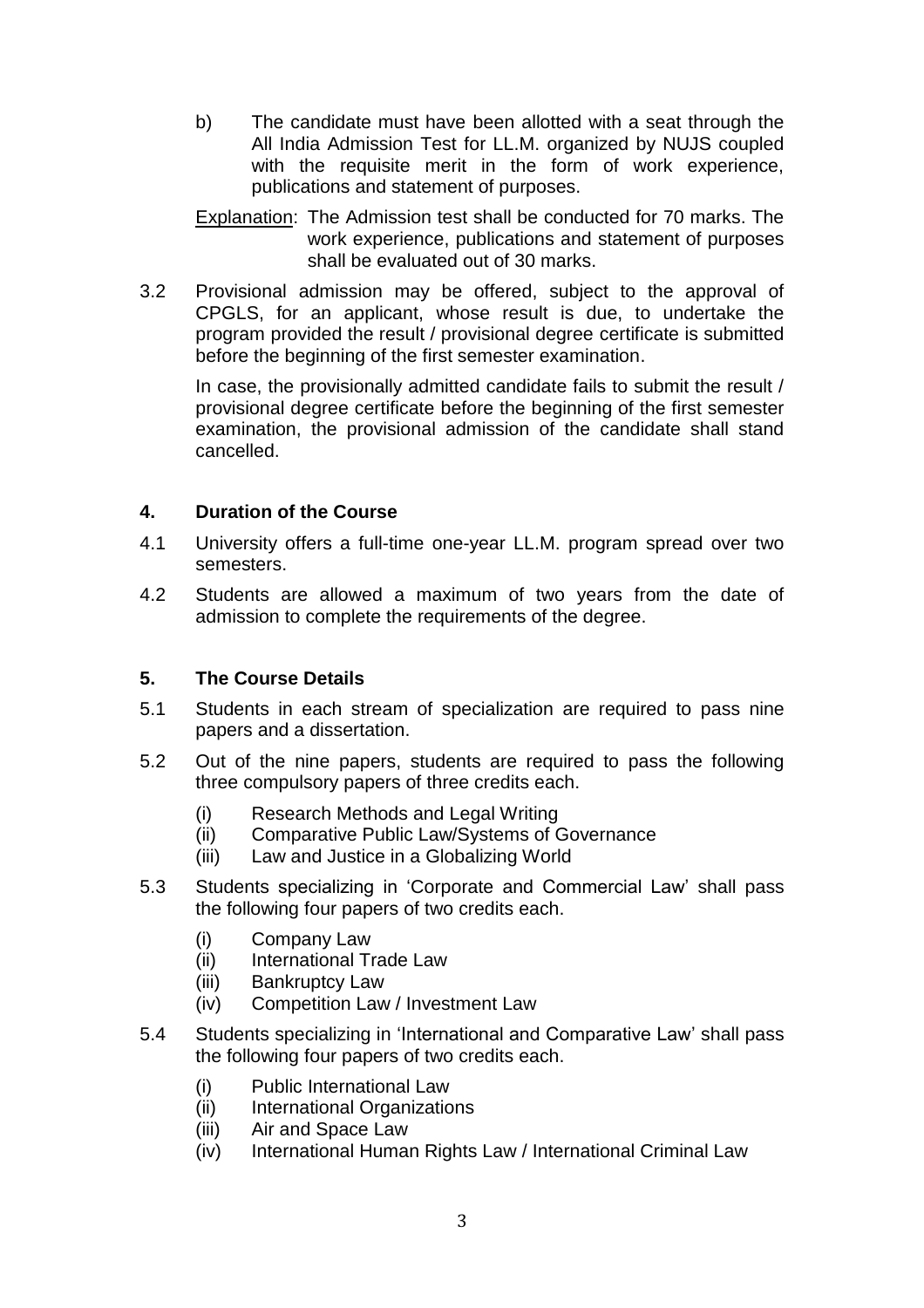5.5 Students are required to take two optional papers from the range of papers on offer during the concerned semester barring the papers already studied.

#### **Explanation: Maximum two optional papers for each branch would be offered in each semester in addition to the option to choose a branch specific paper from the other branch.**

**Note:** The detailed structure of papers to be taught in each semester is given in schedule I.

#### **6. Project Work and Examination**

- 6.1 Student shall be allowed to take end-semester examination in a paper only if the minimum attendance requirement fixed by the University is fulfilled.
- 6.1.1. Any student so debarred under 6.1 would be eligible to appear for the examination in that paper only in subsequent academic year after duly attending the course.
- \* 6.2 Each paper is assessed based on the following components and marks:

| SI. No. | <b>Name of the Component</b>    | <b>Marks Allocated</b> |
|---------|---------------------------------|------------------------|
|         | Internal assessment (Test)      | 20                     |
| 2       | Project                         | 20                     |
| 3       | Presentation                    | 10                     |
|         | <b>End Semester Examination</b> | 50                     |
|         | TOTAL                           | 100                    |

However, the concerned course teacher shall have the discretion to change the components and marks with prior approval of the Vice Chancellor.

6.3 A student must secure a minimum of fifty percent marks in each paper and dissertation in order to fulfil the requirements of the Degree.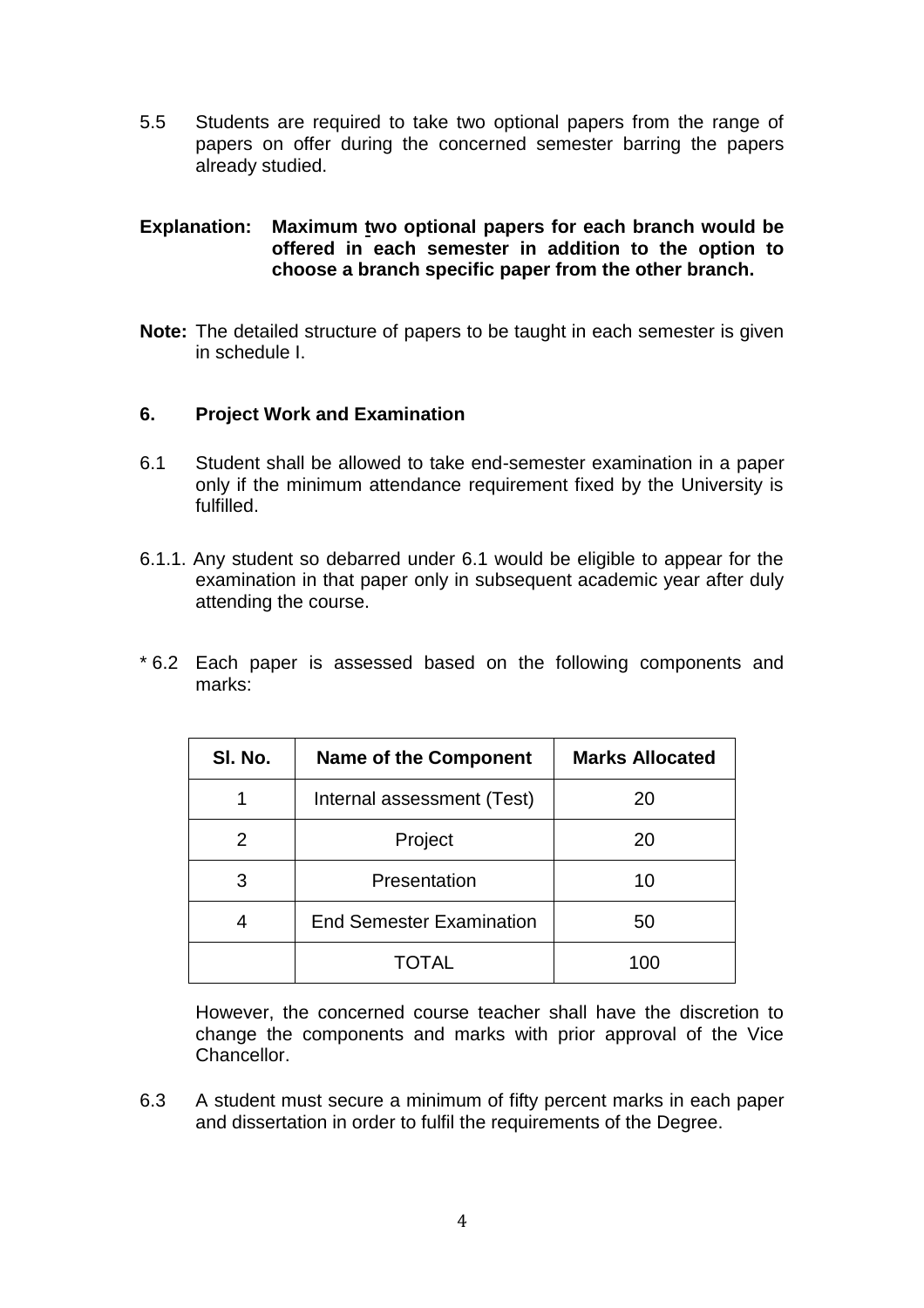6.3.1. A student failing to conform to the above requirement in any of the papers shall appear in the repeat examination for that paper as and when it is held and secure the minimum marks prescribed in 6.3.

\* Amended vide 23rd Academic Council meeting dated 21 June 2014

6.4 Grading system

| <b>Percentage of Marks</b>  | Grade            | <b>Grade Value</b> |
|-----------------------------|------------------|--------------------|
| 70% and above               | E (Excellent)    |                    |
| 65% and above but below 70% | A+ (Distinction) | 6                  |
| 60% and above but below 65% | A (Very Good)    | 5                  |
| 55% and above but below 60% | B+ (Good)        |                    |
| 50% and above but below 55% | B (Pass)         | 3                  |
| Below 50%                   | F (Fail)         |                    |

#### **7. Dissertation**

- 7.1 Student is required to submit a dissertation containing minimum of 30,000 words **(main text)** in the partial fulfilment of the Degree.
- 7.2 Dissertation carries three credits and a total of 200 marks, which includes the following components and marks.

| SI. No.       | <b>Components</b>                  | <b>Marks</b> |
|---------------|------------------------------------|--------------|
|               | Synopsis                           | 10           |
| $\mathcal{P}$ | <b>Synopsis Presentation</b>       | 15           |
| 3             | <b>Pre-submission Presentation</b> | 25           |
|               | <b>Thesis</b>                      | 150          |

7.3 Student is required to finalize the dissertation topic **and intimate the AR (Academics) within 7 days after the puja vacations along with** a **detailed** synopsis **(minimum 5000 words)** for evaluation and approval of the dissertation topic.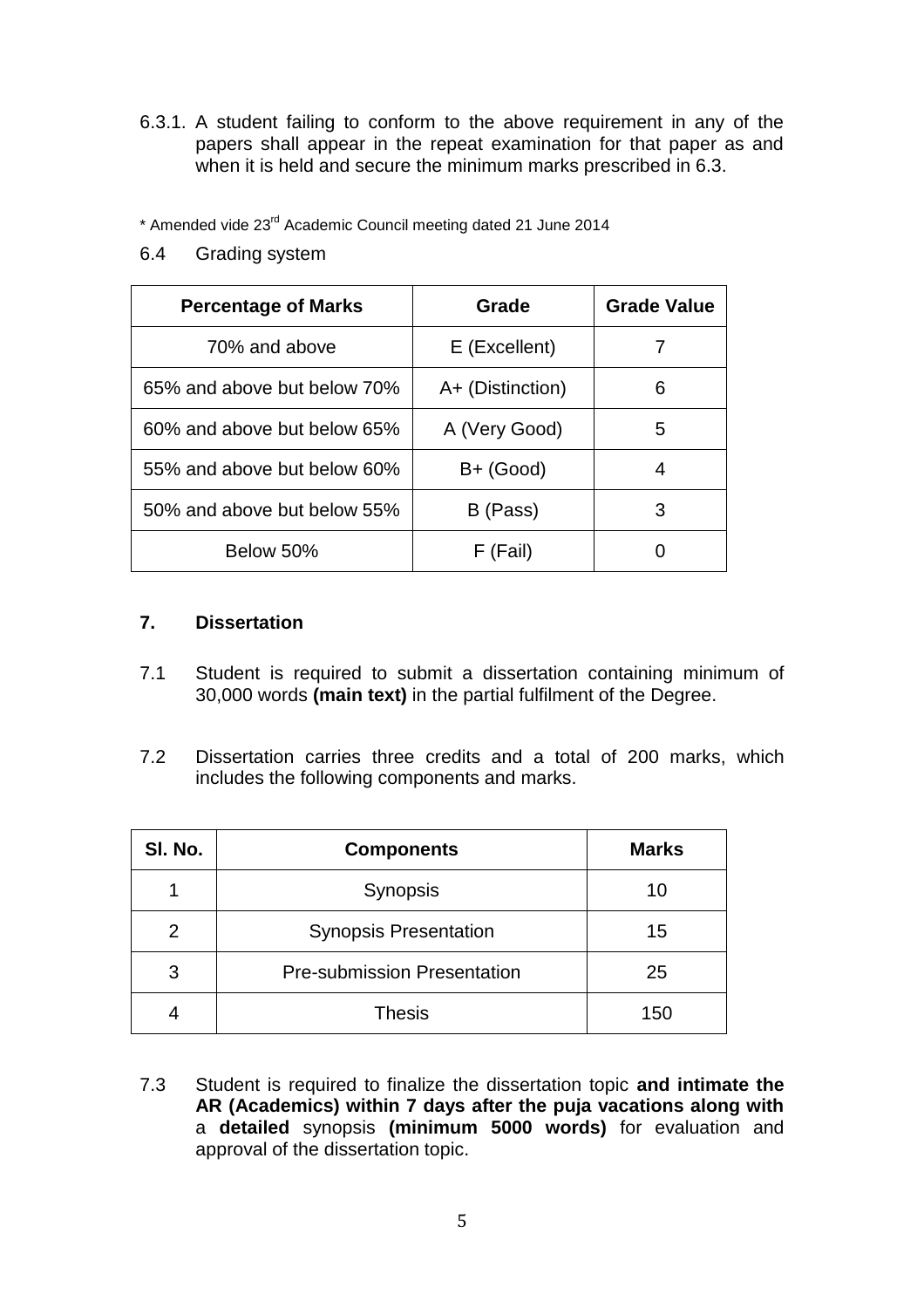- 7.4 An initial presentation of the topic shall be made before the CPGLS after the submission of the synopsis but within **20 days after the puja vacations**.
- 7.5 After the successful completion of initial presentation, a guide shall be assigned to the student by the CPGLS based on the feasibility and subject-matter expertise of the concerned faculty.
- 7.6 **Each guide should have not more than 5 candidates**.
- 7.7 **After the completion of writing dissertation to the satisfaction of the guide**, student is required to make a pre-submission presentation before CPGLS during the period between **15 April** and **30 April** of the concerned year with an advance notice of 15 days to the office of AR (Academics).
- 7.8 Final written-submission (thesis) shall be submitted within one month from the date of pre-submission presentation. Five hard copies of the thesis must be submitted along with a softcopy in pdf format to the office of AR (Academics).
- 7.9 Thesis shall be assessed by both an internal and an external examiner selected by the CPGLS.
- \* 7.10 In case the assessment of thesis component as mentioned in 7.2 **by** the internal and external examiners varies by more than 15% (fifteen percent), the assessment of thesis shall be referred to the third examiner, and the third examiner will invariably **be** an external examiner, as decided by the Chairman of the CPGLS for assessment.

The average of two nearest marks given by examiners shall be the final marks for determination of result.

\* Amended vide 24th Academic Council meeting dated 21 January 2015

#### **Addition:**

- **Note: A student failing to conform to any requirement mentioned above has to redo the entire dissertation by following the norms in the next academic year**.
- 8. **Any issue not covered by the foregoing rules, shall be governed by the decision of the Vice-Chancellor**.